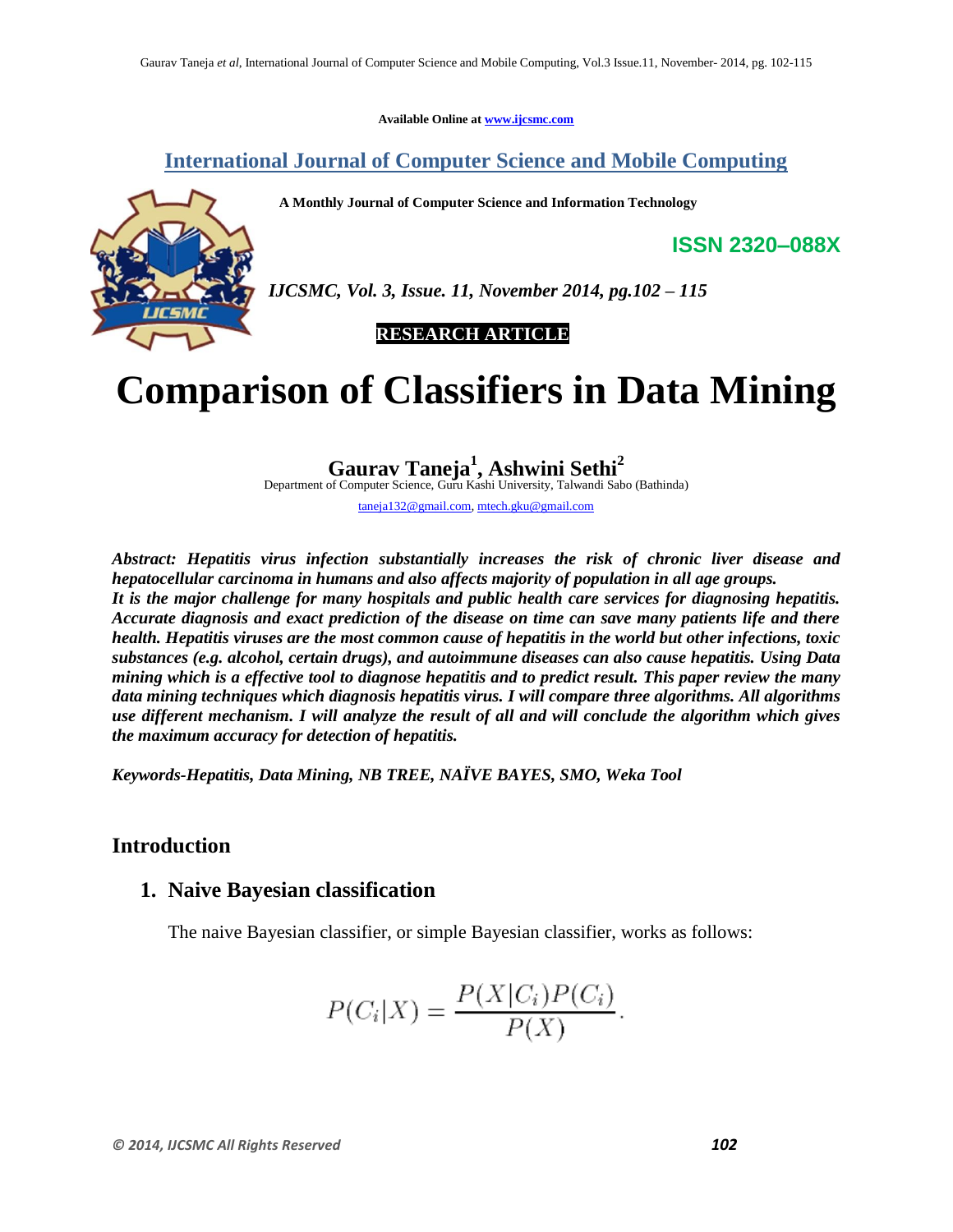A) Each data sample is represented by an n-dimensional feature vector,  $X = (x_1, x_2, \ldots, x_n)$ , depicting n measurements made on the sample from n attributes, respectively A1,A2,….An.

B) Suppose that there are m classes, C1, C2, ……Cm. Given an unknown data sample, X (i.e., having no class label), the classifier will predict that X belongs to the class having the highest posterior probability, conditioned on X. That is, the naive Bayesian classifier assigns an unknown sample  $X$  to the class  $Ci$  if and only if :

$$
P(C_i|X) > P(C_j|X) \text{ for } 1 \le j \le m, j \ne i.
$$

Thus we maximize  $P(Ci|X)$ . The class Ci for which  $P(Ci|X)$  is maximized is called the maximum posteriori hypothesis. By Bayes theorem

$$
P(C_i|X) = \frac{P(X|C_i)P(C_i)}{P(X)}.
$$

c) As  $P(X)$  is constant for all classes, only  $P(X/Ci)P(Ci)$  need be maximized. If the class prior probabilities are not known, then it is commonly assumed that the classes are equally likely, i.e.  $P(C1) = P(C2) = \dots = P(Cm)$ , and we would therefore maximize  $P(X/Ci)$ . Otherwise, we maximize  $P(X/Ci)P(Ci)$ . Note that the class prior probabilities may be estimated by  $P(Ci) = \frac{\text{si}}{s}$ , where si is the number of training samples of class Ci, and s is the total number of training samples.

D) Given data sets with many attributes, it would be extremely computationally expensive to compute  $P(X_i|C_i)$ . In order to reduce computation in evaluating  $P(X_i|C_i)$ , the naive assumption of class conditional independence is made. This presumes that the values of the attributes are conditionally independent of one another, given the class label of the sample, i.e., that there are no dependence relationships among the attributes.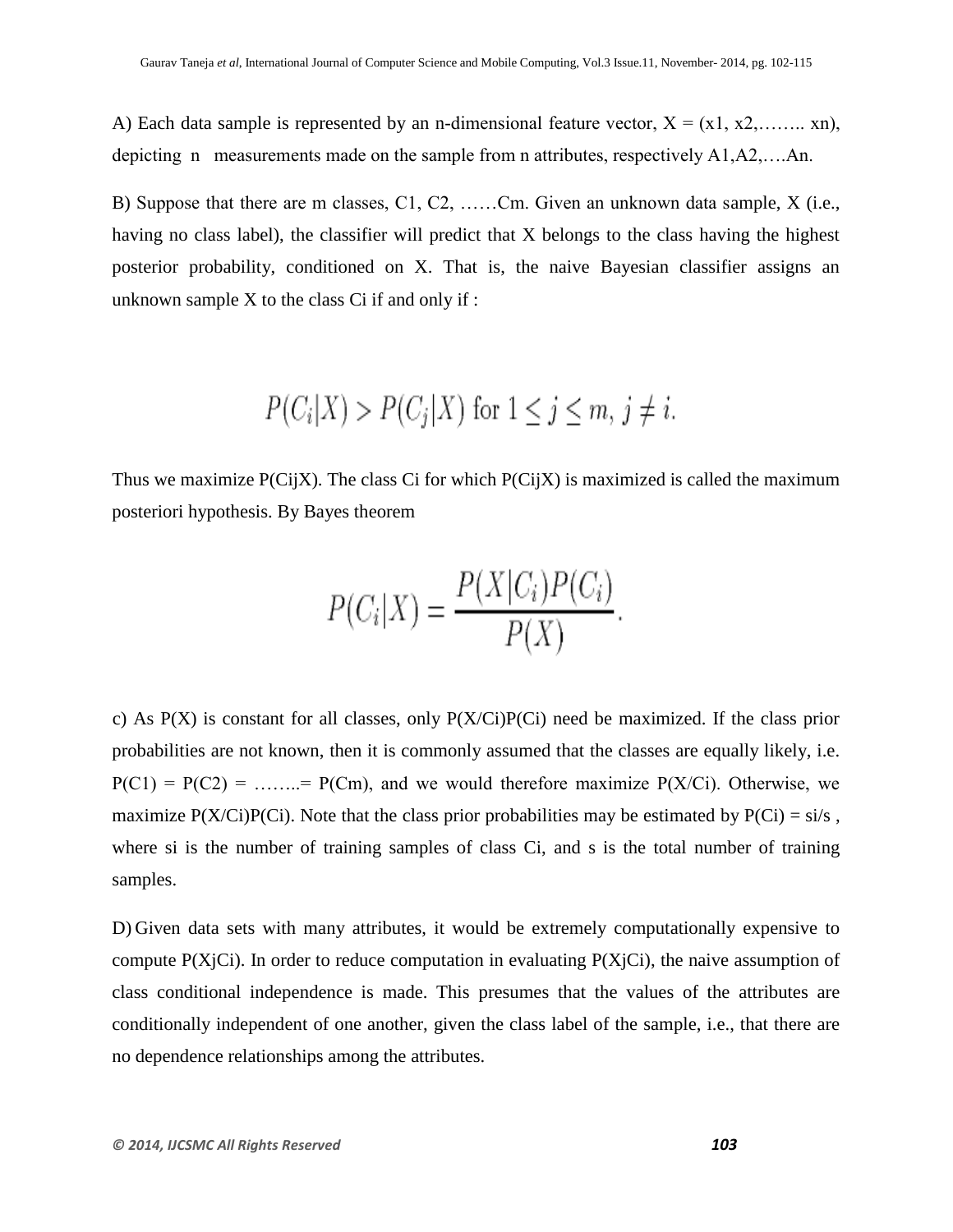$$
P(X|C_i) = \prod_{k=1}^{n} P(x_k|C_i).
$$

The probabilities  $P(x1/Ci)$ ,  $P(x2/Ci)$ ……..  $P(xn/Ci)$  can be estimated from the training samples.

Bayesian belief classification**:**

The naive Bayesian classifier makes the assumption of class conditional independence, i.e., that given the class label of a sample, the values of the attributes are conditionally independent of one another. This assumption simplifies computation. When the assumption holds true, then the naive Bayesian classifier is the most accurate in comparison with all other classifiers. In practice, however, dependencies can exist between variables. Bayesian belief networks specify joint conditional probability distributions. They allow class conditional independencies to be defined between subsets of variables. They provide a graphical model of causal relationships, on which learning can be performed. These networks are also known as belief networks, Bayesian networks, and probabilistic networks.

### **2. SMO (Sequential Minimal Optimization**)

SVM needs the solution of very large Quadratic Programming (QP).SMO breaks large QP problem into a series of smallest possible QP problems. These small QP problems are solved analytically, which avoids using a time-consuming numerical QP optimization as an inner loop. The amount of memory required for SMO is linear in the training set size, which allows SMO to handle very large training sets. Because matrix computation is avoided, SMO scales somewhere between linear and quadratic in the training set size for various test problems, while the standard chunking SVM algorithm scales somewhere between linear and cubic in the training set size. SMO's computation time is dominated by SVM evaluation, hence SMO is fastest for linear SVMs and sparse data sets. On real world sparse data sets, SMO can be more than 1000 times faster than the chunking algorithm. Sequential Minimal Optimization (SMO) is a simple algorithm that can quickly solve the SVM QP problem without any extra matrix storage and without using numerical QP optimization steps at all. SMO decomposes the overall QP problem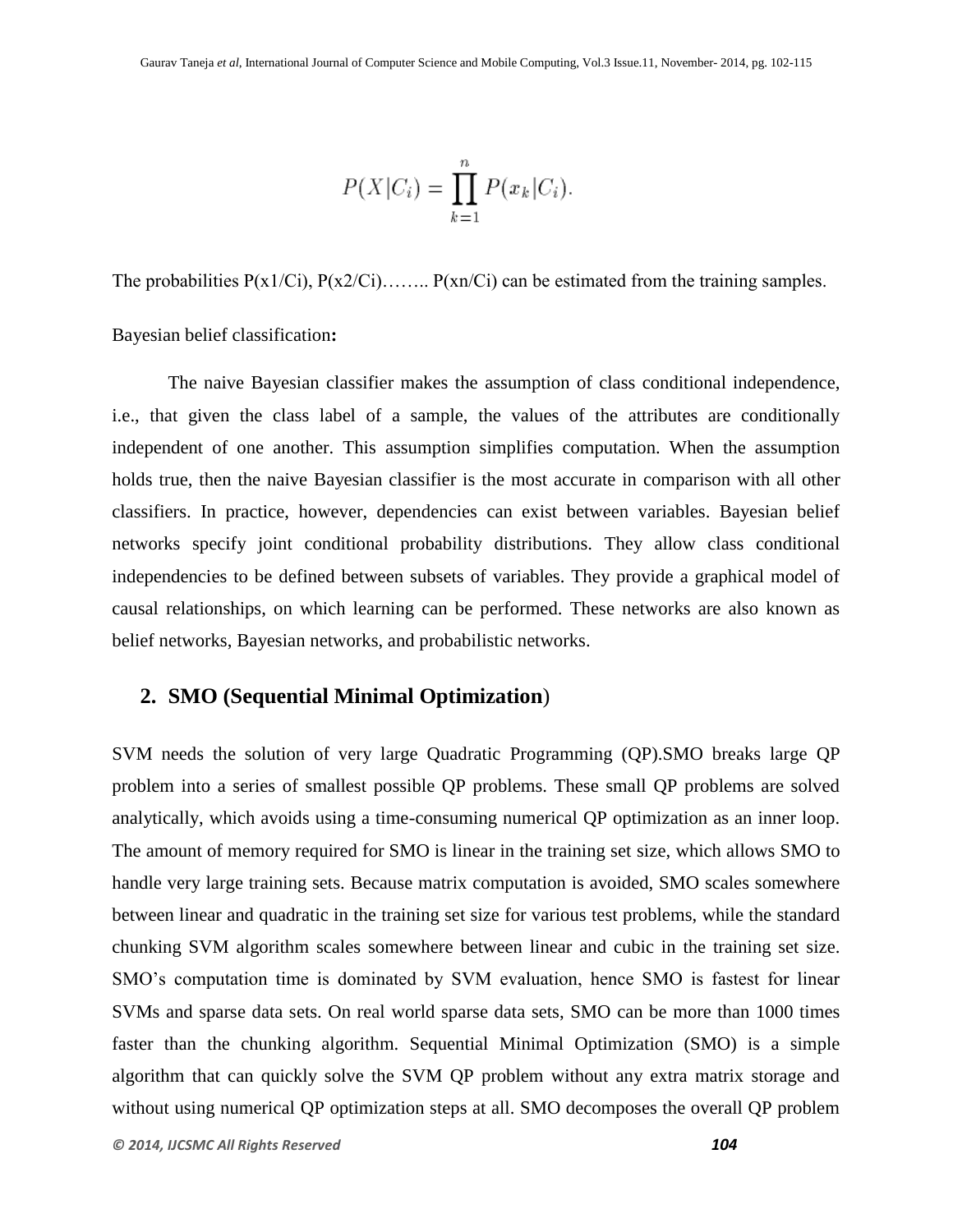into QP sub-problems, using Osuna's theorem to ensure convergence. Unlike the previous methods, SMO chooses to solve the smallest possible optimization problem at every step. For the standard SVM QP problem, the smallest possible optimization problem involves two Lagrange multipliers, because the Lagrange multipliers must obey a linear equality constraint. At every step, SMO chooses two Lagrange multipliers to jointly optimize, finds the optimal values for these multipliers, and updates the SVM to reflect the new optimal values. The advantage of SMO lies in the fact that solving for two Lagrange multipliers can be done analytically. Thus, numerical QP optimization is avoided entirely. The inner loop of the algorithm can be expressed in a short amount of C code, rather than invoking an entire QP library routine. Even though more optimization sub-problems are solved in the course of the algorithm, each sub-problem is so fast that the overall QP problem is solved quickly.

In addition, SMO requires no extra matrix storage at all. Thus, very large SVM training problems can fit inside of the memory of an ordinary personal computer or workstation. Because no matrix algorithms are used in SMO, it is less susceptible to numerical precision problems. There are two components to SMO: an analytic method for solving for the two Lagrange multipliers, and a heuristic for choosing which multipliers to optimize.

### **3. NBTree (The Hybrid Algorithm)**

The NBTree algorithm is similar to the classical recursive partitioning schemes except that the leaf nodes created are Naïve Bayes categorizers instead of nodes predicting a single class.

A threshold for continuous attributes is chosen using the standard entropy minimization technique as is done for decision trees\_ The utility of a node is computed by discretizing the data and computing fold cross validation accuracy estimate of using Naïve Bayes at the node\_ The utility of a split is the weighted sum of the utility of the nodes where the weight given to a node is proportional to the number of instances that go down to that node.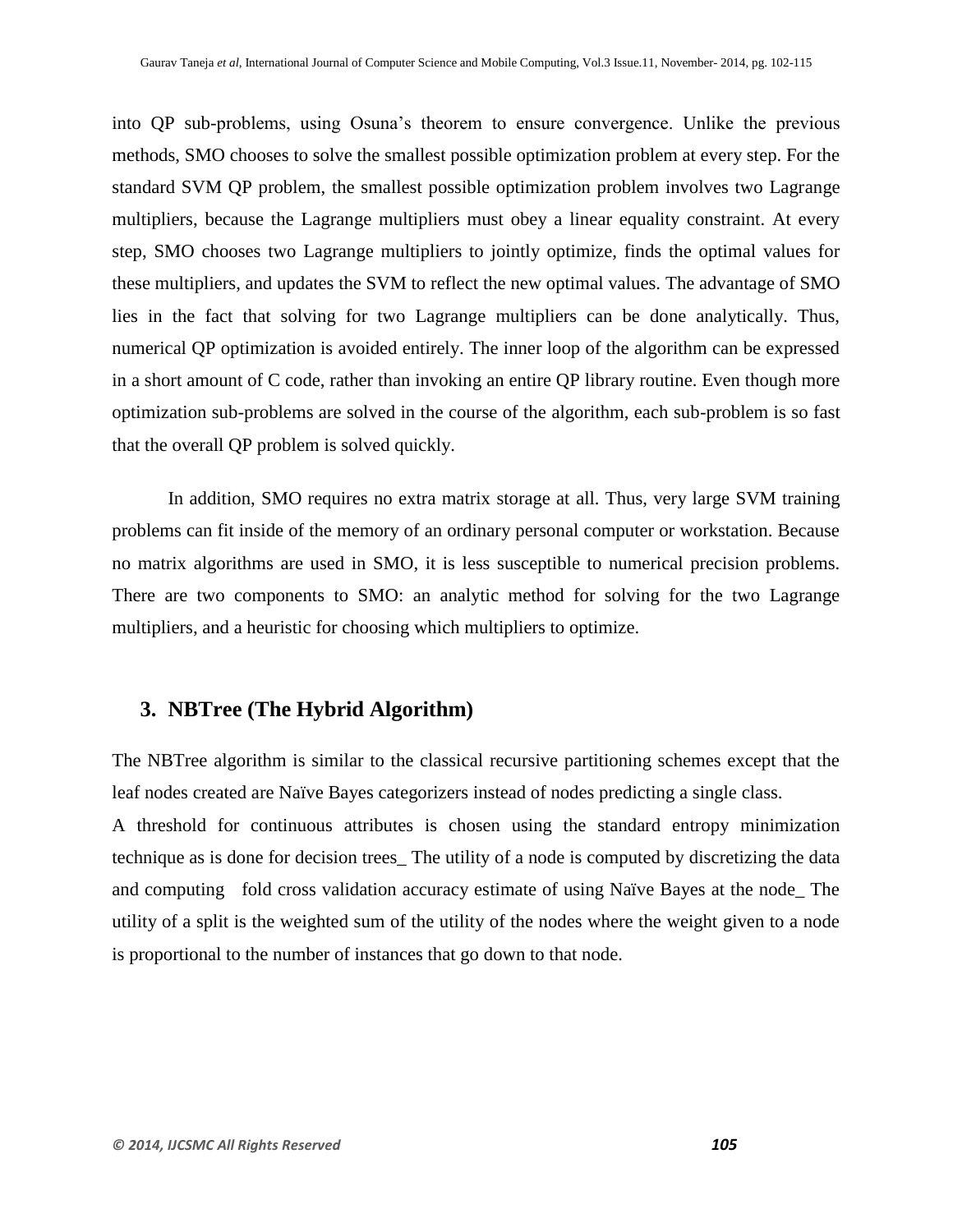### **TERMINOLOGY**

Imagine a study evaluating a new test that screens people for a disease. Each person taking the test either has or does not have the disease. The test outcome can be positive (predicting that the person has the disease) or negative (predicting that the person does not have the disease). The test results for each subject may or may not match the subject's actual status. In that setting:

- True positive: Sick people correctly diagnosed as sick
- False positive: Healthy people incorrectly identified as sick
- True negative: Healthy people correctly identified as healthy
- False negative: Sick people incorrectly identified as healthy

### **HEPATITIS DATASET**

It contains 153 instances and 20 attributes, in which 9 instances are having missing values. It is a health care dataset. It has been taken from UCI Machine Repository(source). The fields (attributes) name are…..

- $\triangleright$  AGE
- $\triangleright$  SEX
- > STEROID
- $>$ MALAISE
- $\triangleright$  PROTIME
- > HISTOLOG
- $\triangleright$  CLASS (LIVE/DEAD) etc.

And instances are like-(42,female,yes,no,yes,no,no,yes,yes,.............0.9,0.2,80,dead)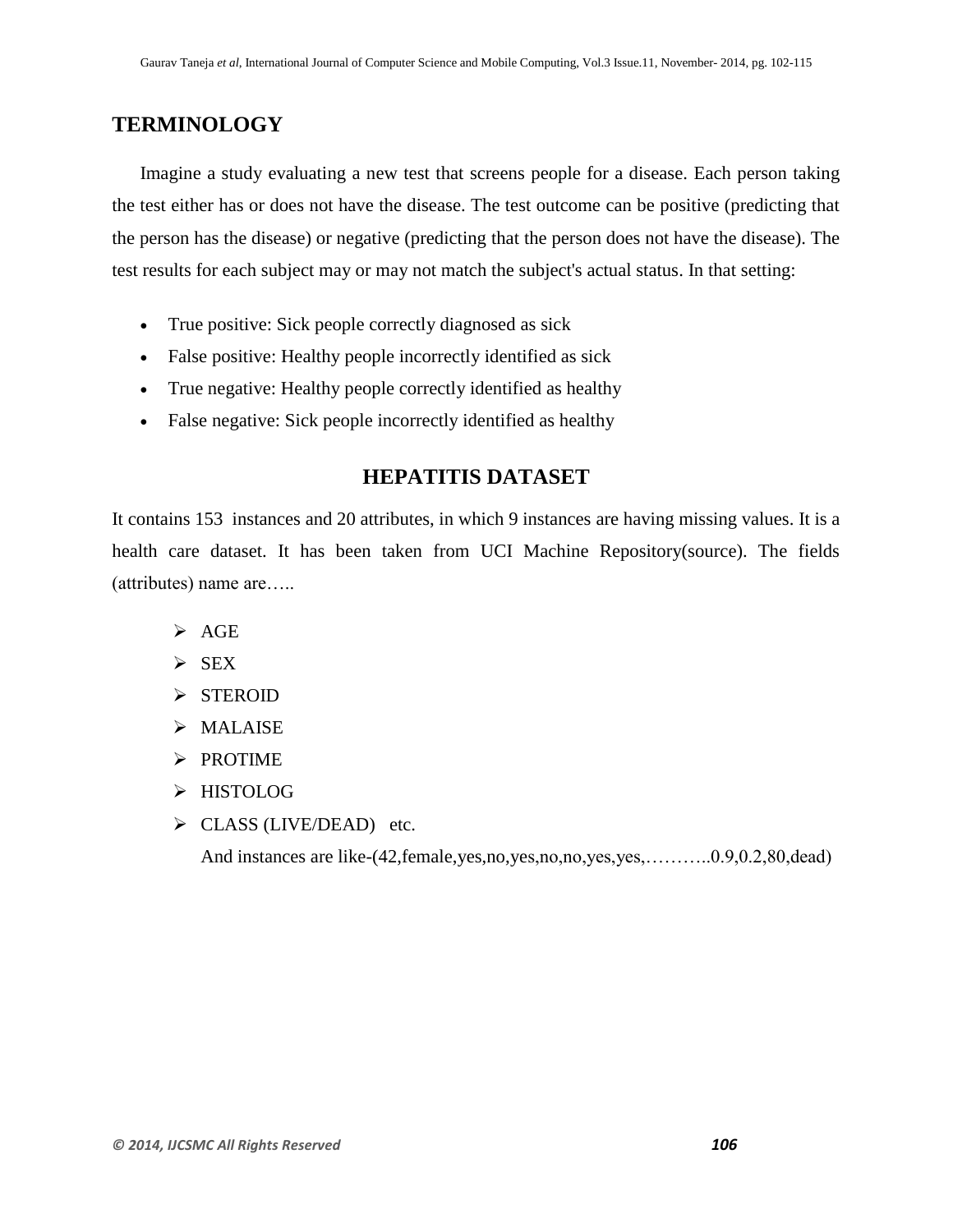| <b>Name</b>         | <b>Type</b>     |
|---------------------|-----------------|
| $1$ -) $AGE$        | integer         |
| $2$ -) $SEX$        | ${2, 1}$        |
| 3-)STEROID          | $\{1,2\}$       |
| 4-) ANTIVIRALS      | $\{2, 1\}$      |
| 5-)FATIGUE          | $\{2, 1\}$      |
| 6-)MALAISE          | ${2, 1}$        |
| 7-)ANOREXIA         | ${2, 1}$        |
| 8-)LIVER_BIG        | ${1, 2}$        |
| 9-)LIVER_FIRM       | ${2, 1}$        |
| 10-)SPLEEN_PALPABLE | $\{2, 1\}$      |
| 11-)SPIDERS         | $\{2, 1\}$      |
| 12-)ASCITES         | ${2, 1}$        |
| 13-)VARICES         | $\{2, 1\}$      |
| 14-)BILIRUBIN       | real            |
| 15-) ALK_PHOSPHATE  | integer         |
| 16-)SGOT            | integer         |
| 17-)ALBUMIN         | real            |
| 18-)PROTIME         | integer         |
| 19-)HISTOLOGY       | ${1, 2}$        |
| 20-)Class           | $\{$ DIE, LIVE} |

 **Figure 12: Attributes and their types [6]**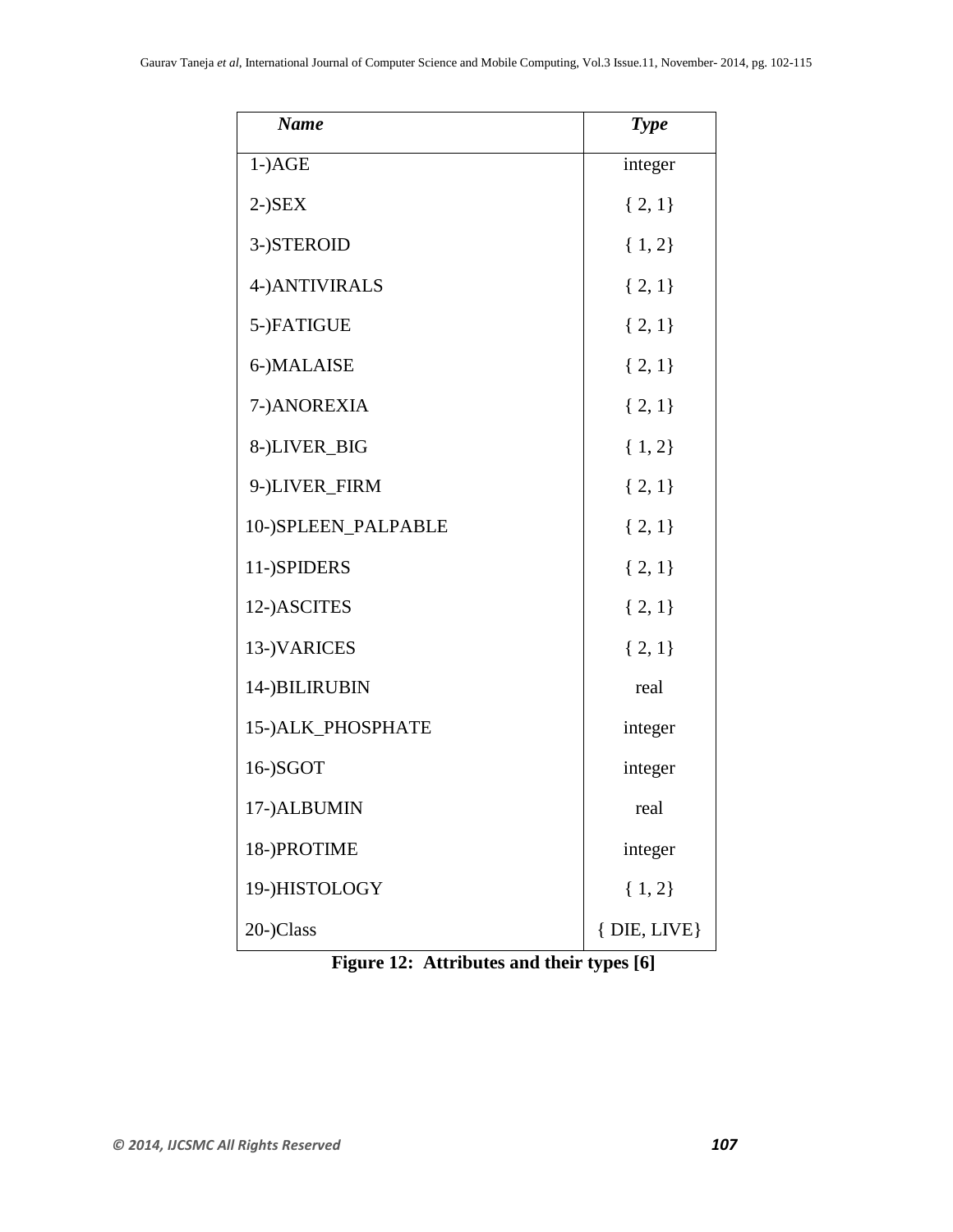|                | 日の。<br>$(21 - )$<br>÷<br>$\mathbf{x}$<br>σ<br>hepatitis.xls [Compatibility Mode] - Microsoft Excel |                         |                |                                             |                           |               |               |                |                                      |                             |                               |           |                      |                             |                           |                        |
|----------------|----------------------------------------------------------------------------------------------------|-------------------------|----------------|---------------------------------------------|---------------------------|---------------|---------------|----------------|--------------------------------------|-----------------------------|-------------------------------|-----------|----------------------|-----------------------------|---------------------------|------------------------|
|                | Home                                                                                               | Insert                  | Page Layout    |                                             | Formulas                  | Data          | <b>Review</b> | View           |                                      |                             |                               |           |                      |                             |                           | $\mathbf{x}$<br>$\Box$ |
|                | ö<br>la.                                                                                           | Calibri                 | $+111$         | $A \cap A$<br>٠                             | 특<br>$\equiv$<br>$\equiv$ | $\frac{1}{2}$ | 冨             | General        |                                      | ⊞∎≤≸                        |                               |           | ansert *<br>Delete * | Σ<br>A -<br>▣               | Гù                        |                        |
|                | Paste<br>Í                                                                                         | U<br>в<br>$\mathcal{I}$ | 開              | $\mathcal{D}$ .<br>$\mathbf{A}$             | ▤<br>亖<br>国               | 钜<br>福        | 酉<br>s.       | $\%$<br>,      | $\frac{.00}{-.00}$<br>$\frac{4}{00}$ | Conditional<br>Formatting ~ | Format<br>as Table * Styles * | Cell      | Format *             | Q-<br>Filter *              | Sort & Find &<br>Select * |                        |
|                | Clipboard <b>IV</b>                                                                                |                         | Font           | $\overline{12}$                             |                           | Alignment     | Tsi           | Number         | Fa.                                  |                             | <b>Styles</b>                 |           | Cells                | Editing                     |                           |                        |
|                | ¥<br>$f_x$<br>V <sub>4</sub><br>$\Box$<br>۰                                                        |                         |                |                                             |                           |               |               |                |                                      |                             |                               |           |                      |                             |                           |                        |
|                | Е                                                                                                  | F                       | G              | н                                           |                           | J             | K             | L              | M                                    | N                           | $\circ$                       | P         | $\alpha$             | R                           | S                         | Ē                      |
| 1              | <b>FATIGUE</b>                                                                                     | <b>MALAISE</b>          |                | ANOREXIALIVER BIGLIVER FIR SPLEEN P SPIDERS |                           |               |               | <b>ASCITES</b> | <b>VARICES</b>                       |                             | <b>BILIRUBIN ALK PHOSSGOT</b> |           |                      | ALBUMIN PROTIME HISTOLOGCIa |                           |                        |
| 2              | no                                                                                                 | no                      | no             | no                                          | no                        | no            | no            | no             | no                                   | 1                           | 85                            | 18        | $\overline{4}$       | 61.85                       | no                        | LIV                    |
| 3              | yes                                                                                                | no                      | no             | no                                          | no                        | no            | no            | no             | no                                   | 0.9                         | 135                           | 42        | 3.5                  | 61.85                       | no                        | LIV                    |
| 4              | ves                                                                                                | no                      | no             | ves                                         | no                        | no            | no            | no             | no                                   | 0.7                         | 96                            | 32        | 4                    | 61.85                       | no                        | LIV                    |
| 5              | no                                                                                                 | no                      | yes            | no                                          | no                        | no            | no            | no             | no                                   | 46                          | 52                            | 4         | 80                   | no                          | no                        | LIV                    |
| 6              | no                                                                                                 | no                      | no             | yes                                         | no                        | no            | no            | no             | no                                   | 1                           | 105.33                        | 200       | 4                    | 61.85                       | no                        | LIV                    |
| $\overline{7}$ | no                                                                                                 | no                      | no             | yes                                         | no                        | no            | no            | no             | no                                   | 0.9                         | 95                            | 28        | 4                    | 75                          | no                        | LIV                    |
| 8              | ves                                                                                                | no                      | ves            | ves                                         | no                        | ves           | yes           | no             | no                                   | 1.43                        | 105.33                        | 85.89     | 3.82                 | 61.85                       | no                        | DIE                    |
| 9              | <b>no</b>                                                                                          | no                      | no             | yes                                         | no                        | no            | no            | no             | no                                   | 1                           | 105.33                        | 85.89     | 3.82                 | 61.85                       | no                        | LIV                    |
| 10             | <b>ves</b>                                                                                         | no                      | no             | yes                                         | yes                       | no            | no            | no             | no                                   | 0.7                         | 105.33                        | 48        | 4.4                  | 61.85                       | no                        | LIV                    |
| $11$ no        |                                                                                                    | no                      | no             | yes                                         | no                        | no            | no            | no             | no                                   | 1                           | 105.33                        | 120       | 3.9                  | 61.85                       | no                        | LIV                    |
|                | $12$ no                                                                                            | no                      | no             | no                                          | ves                       | no            | no            | no             | no                                   | 1.3                         | 78                            | 30        | 4.4                  | 85                          | no                        | LIV                    |
|                | 13 yes                                                                                             | no                      | no             | ves                                         | ves                       | no            | ves           | no             | no                                   | $\mathbf{1}$                | 59                            | 249       | 3.7                  | 54                          | no                        | LIV                    |
|                | 14 yes                                                                                             | no                      | no             | yes                                         | ves                       | no            | no            | no             | no                                   | 0.9                         | 81                            | 60        | 3.9                  | 52                          | no                        | LIV                    |
|                | 15 yes                                                                                             | no                      | no             | yes                                         | yes                       | no            | no            | no             | no                                   | 2.2                         | 57                            | 144       | 4.9                  | 78                          | no                        | LIV                    |
| $16$ no        |                                                                                                    | no                      | no             | yes                                         | no                        | no            | no            | no             | no                                   | 1.43                        | 105.33                        | 60        | 3.82                 | 61.85                       | no                        | LIV                    |
|                | 17 yes                                                                                             | yes                     | yes            | ves                                         | no                        | no            | no            | yes            | no                                   | $\overline{2}$              | 72                            | 89        | 2.9                  | 46                          | no                        | LIV                    |
|                | 18 yes                                                                                             | no                      | no             | yes                                         | no                        | no            | no            | no             | no                                   | 1,2                         | 102                           | 53        | 4.3                  | 61.85                       | no                        | LIV                    |
|                | $19$ yes                                                                                           | no                      | no             | yes                                         | ves                       | no            | no            | no             | no                                   | 0.6                         | 62<br>53                      | 166<br>42 | 4                    | 63<br>85                    | no                        | LIV<br>LIV             |
|                | $20$ no                                                                                            | no                      | no             | yes                                         | no                        | no            | no            | no             | no                                   | 0.7<br>0.7                  | 70                            | 28        | 4.1<br>4.2           | 62                          | yes                       | LIV                    |
|                | $21$ no                                                                                            | no                      | no             | no                                          | ves                       | no            | no            | no             | no                                   | 0.9                         | 48                            | 20        | 4.2                  | 64                          | no                        | LIV                    |
|                | 22 yes                                                                                             | no                      | no             | ves                                         | no                        | no            | no            | no             | no                                   | 1.2                         | 133                           | 98        | 4.1                  | 39                          | no                        | LIV                    |
|                | 23 yes<br>$24$ no                                                                                  | ves<br>no               | ves<br>no      | no<br>yes                                   | ves<br>no                 | ves<br>no     | ves<br>no     | no<br>no       | no<br>no                             | 1                           | 85                            | 20        | 4                    | 100                         | no<br>no                  | LIV                    |
|                | $25$ no                                                                                            | no                      | no             |                                             | no                        | no            | no            | no             | no                                   | 0.9                         | 60                            | 63        | 4.7                  | 47                          | no                        | LIV                    |
|                | $26$ no                                                                                            | n <sub>0</sub>          | n <sub>0</sub> | ves<br><b>MOC</b>                           | n <sub>0</sub>            | no            | $n_{\odot}$   | no             | no                                   | 0A                          | Aς.                           | 10        | A <sub>2</sub>       | $\overline{70}$             | n <sub>0</sub>            | <b>TIM</b>             |
|                | $H + H$                                                                                            | hepatitis               |                |                                             |                           |               |               |                |                                      | ШK                          |                               |           | Ш                    |                             |                           | Þ.                     |
| Ready          |                                                                                                    |                         |                |                                             |                           |               |               |                |                                      |                             |                               |           | <b>BOD</b>           | 100%                        | $\Box$                    | $\bigoplus$            |
|                | <b>H</b> start                                                                                     | e<br>o                  | $\mathbf{m}$   | Adobe Re                                    |                           | Weka Expl     | ** Weka GUI   |                | Weka-3-6                             |                             | Microsoft                     | 100%      | -62                  | 圖<br>$\bullet$              | $\overline{\alpha}$       | 10:00 AM               |

## Data set used for example

### **RESULTS**

### **(A) Table: 1 ACCURACY OF BINARY CLASSIFIERS**

| Parameters | <b>SMO</b> | <b>NB TREE</b> | <b>NAÏVE</b> |
|------------|------------|----------------|--------------|
|            |            |                | <b>BAYES</b> |
|            |            |                |              |
| <b>TP</b>  | 112        | 115            | 106          |
| <b>FP</b>  | 5          | $\overline{2}$ | 11           |
| <b>FN</b>  | 9          | $\overline{c}$ | 8            |
| <b>TN</b>  | 18         | 25             | 19           |
| Accuracy   | 0.9027     | 0.9722         | 0.8680       |

TP/FP/FN/TN/Accuracy of classifiers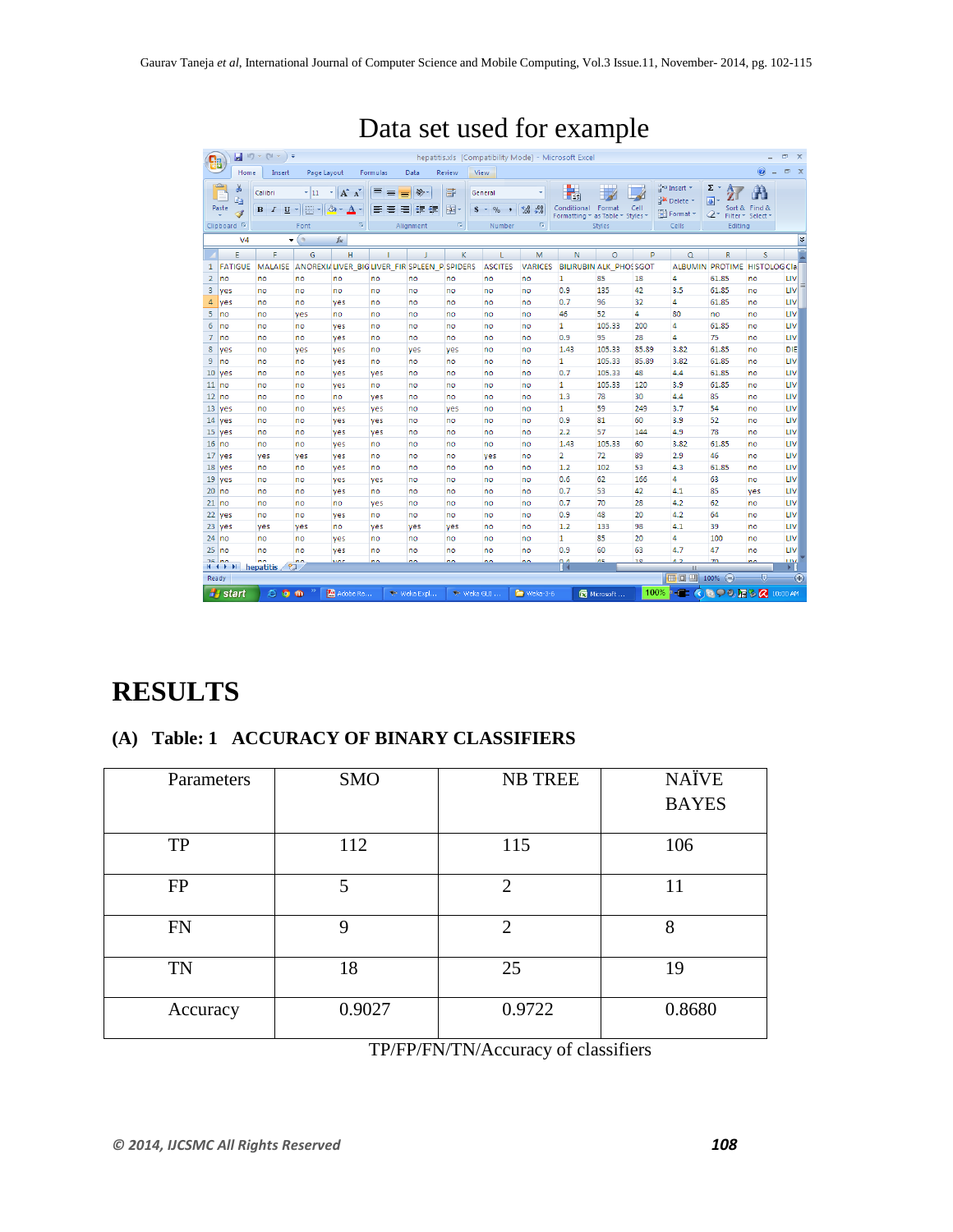

**FIGURE 1:** TP/FP/FN/TN/Accuracy of Classifiers

#### (B) **Table 2: LIVE Class - Precision/TPR/TNR/FPR**

| <b>Parameters</b>       | <b>SMO</b> | <b>NB</b>   | <b>NAÏVE</b> |  |
|-------------------------|------------|-------------|--------------|--|
|                         |            | <b>TREE</b> | <b>BAYES</b> |  |
| TPR(Recall/Sensitivity) | 0.957      | 0.983       | 0.906        |  |
| TNR(Specificity)        | 0.7826     | 0.9259      | 0.6333       |  |
| <b>FPR</b>              | 0.333      | 0.074       | 0.296        |  |
| <b>PRECISION</b>        | 0.926      | 0.983       | 0.93         |  |

**Please note that all the values shown above in tables have been obtained by applying mentioned classification techniques in weka.**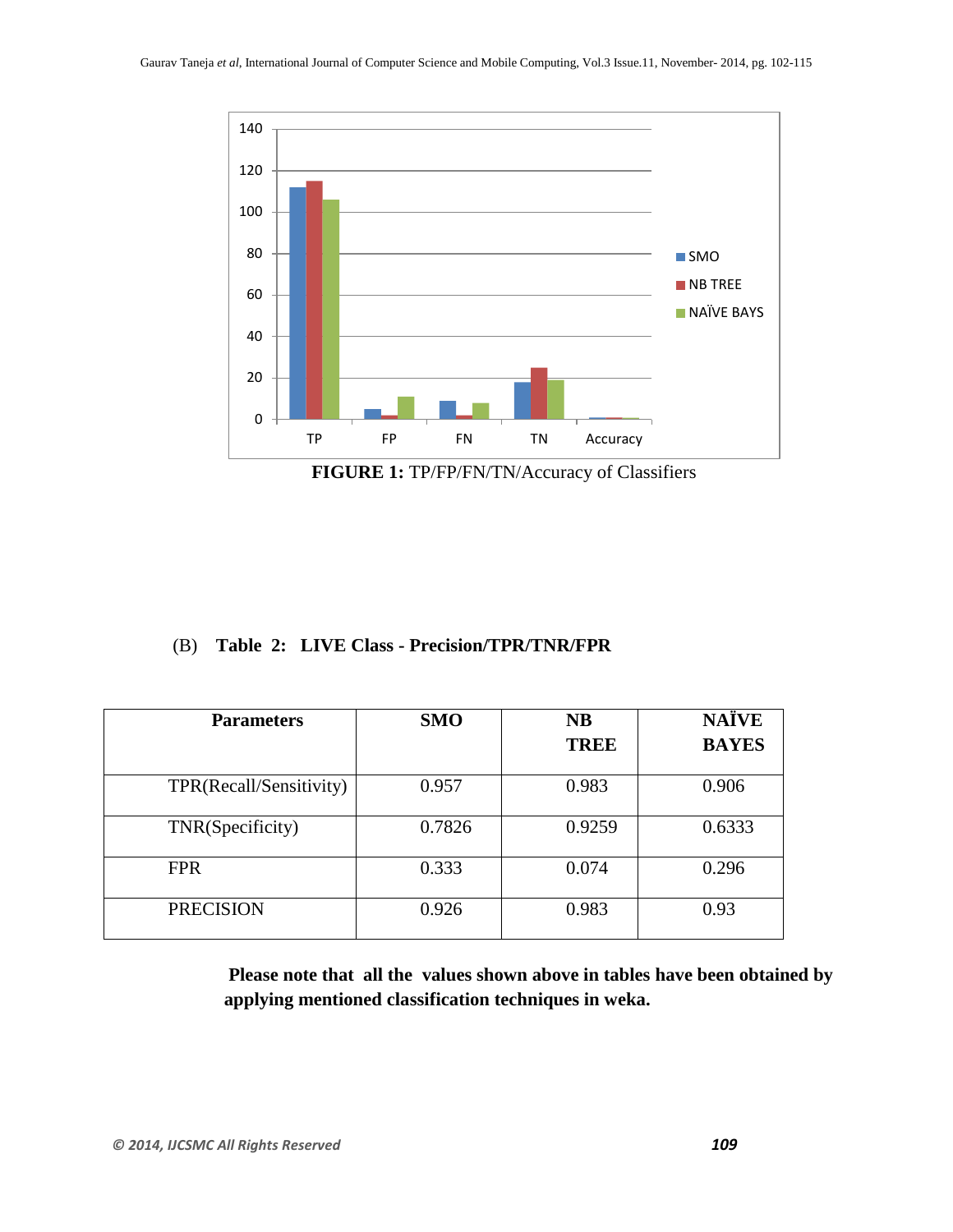

**Figure 2: Bar chart showing parameters among classifiers**

| <b>Parameters</b>       | <b>SMO</b> | <b>NB TREE</b> | <b>NAÏVE</b><br><b>BAYES</b> |
|-------------------------|------------|----------------|------------------------------|
| TPR(Recall/Sensitivity) | 0.667      | 0.926          | 0.704                        |
| TNR(Specificity)        | 0.7826     | 0.9259         | 0.45                         |
| <b>FPR</b>              | 0.043      | 0.017          | 0.094                        |
| <b>PRECISION</b>        | 0.783      | 0.926          | 0.633                        |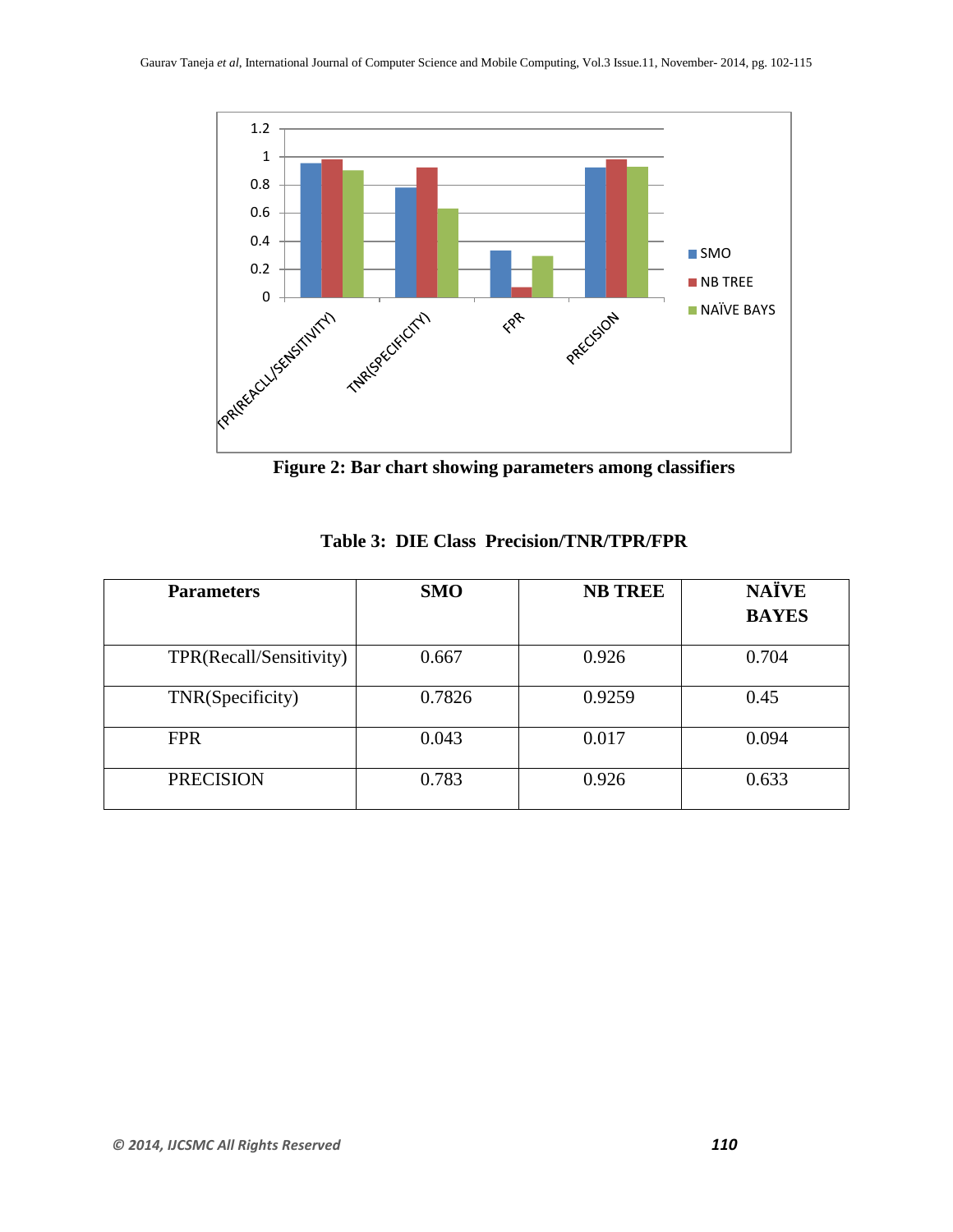

**Figure 3:Bar chart for die class**



**Figure 4: Pi chart for Live Class Sensitivity(TPR)**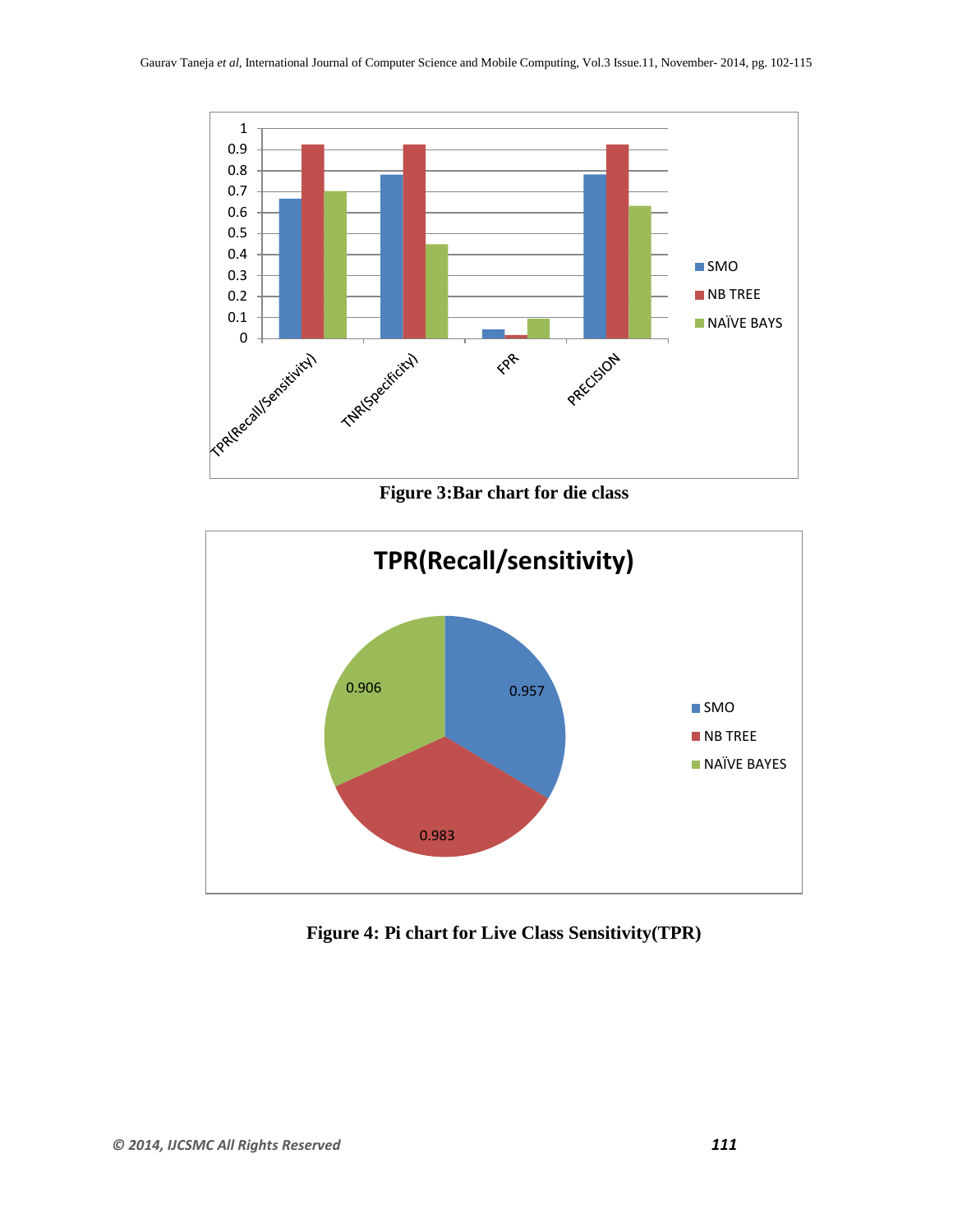

**Figure 5**: Pi chart showing TPR(Recall/Sensitivity) for DIE Class



Figure 6: Pi chart showing precision for live class (Hepatitis)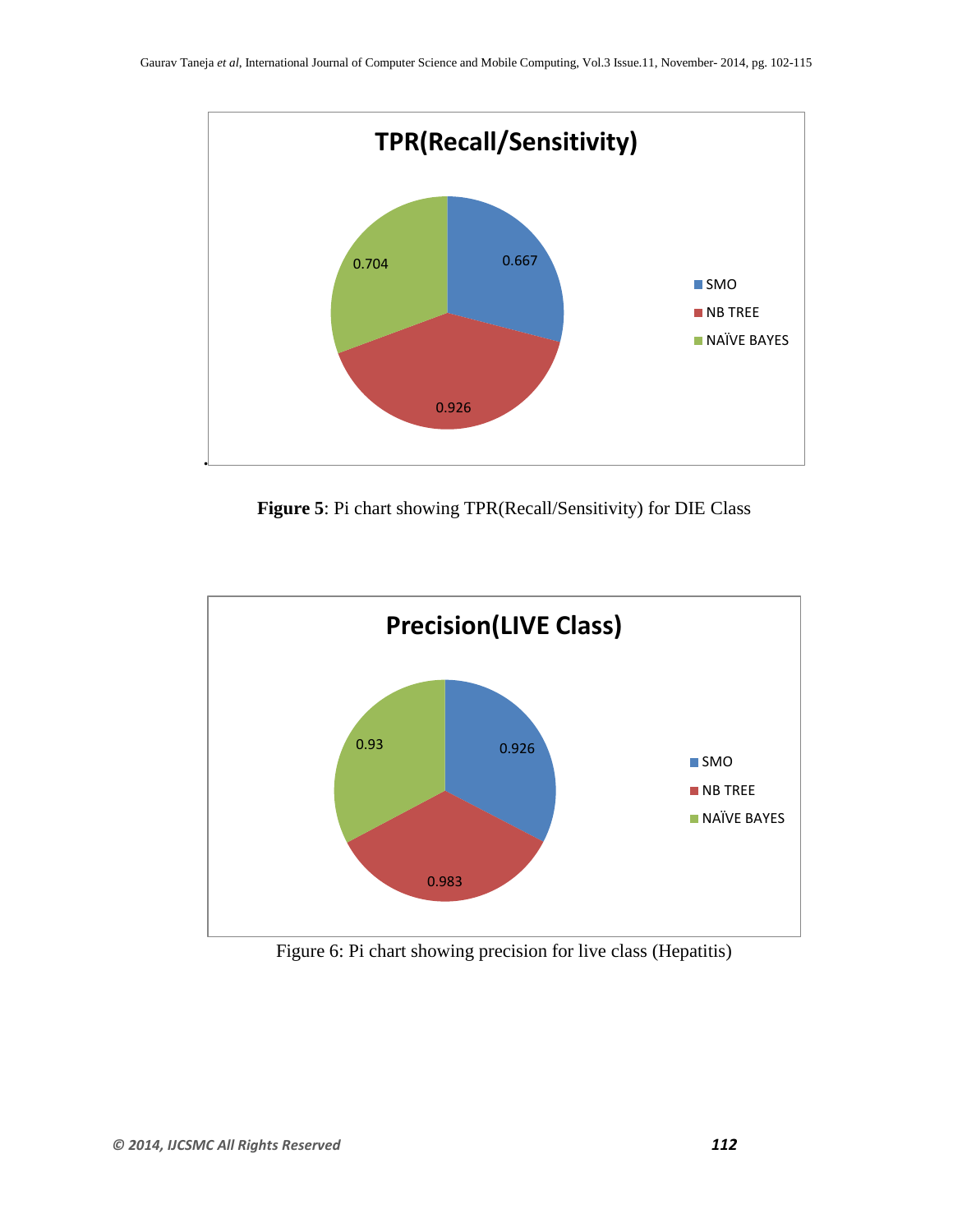

**Figure 7: Pi chart precision for die class**

#### **OBSERVATION:**

- It has been observed (from Table :1) that TP and TN values of NB Tree are high than other classifiers, which is a desirable point,
- The accuracy of NB Tree (0.9722) is high in compare to SMO and NAÏVE BAYES Classification algorithms, which is a important point during classification of Hepatitis patients, we may easily guess that NB Tree is quite sufficient to judge Hepatitis symptoms.
- It is giving very less false positive, it has shown only 2 out of 153 instances which is a desirable point.
- TPR (Recall/Sensitivity) is high(0.983) than others i.e. there are very few chances of Disease undetection, means maximum cases have been detected(refer Table:2,3).
- Since TNR(Specificity) of NB Tree is high(0.9259), means this algorithms has given maximum true result, means very few patients will be labled as sick(refer table:2,3).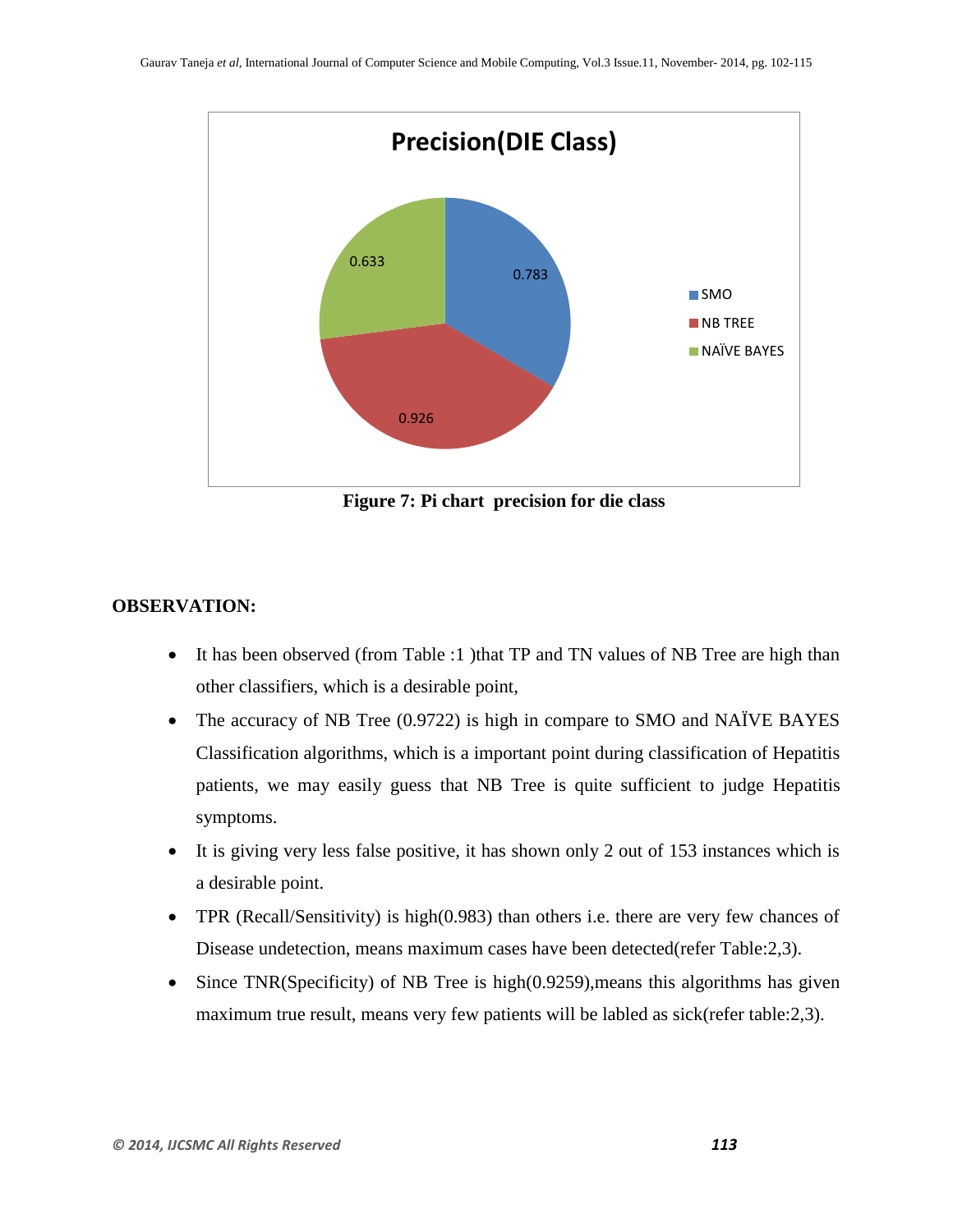- In ideal condition FPR should be zero, NB Tree has only 0.074 false positive rate which indicates that this algorithm does very minor mistake to judge Heaptitis, means most of the time it has given true result.
- Precision answers that" how likely it is that patients have the disease, given that there test's results were positive"?,from table2 and 3 we can say that precision of NB Tree is high which shows that results are positive out of all positive results however result is affected as number of Hepatitis patients increases time to time in world.
- According to experiments and results in this work ,NB Tree gives a satisfying and promising results for the task of classification of class label (LIVE/DIE) in Hepatitis dataset in Healthcare industry. It gives better result in both cases(live class as well as die class).

## **CONCLUSION**

According to above classification techniques result, we can find the best technique for our hepatitis dataset by comparing output of confusion matrix and summary statistic. So the following results are achieved,

| Name of the algorithm | <b>Summary</b>                          | <b>Confusion Matrix</b> |
|-----------------------|-----------------------------------------|-------------------------|
| <b>SMO</b>            | <b>Correctly Classified Instances</b>   | a b                     |
|                       | 90.2778 %<br>130                        | 112 $5   a = DIE$       |
|                       | Incorrectly Classified Instances        | $18$   b = LIVE<br>9    |
|                       | 14<br>9.7222 %                          |                         |
|                       | Ignored class unknown instance<br>2     |                         |
| <b>NB TREE</b>        | Correctly Classified Instances          | a b                     |
|                       | 140<br>90.2222%                         | 115 2   $a = DIE$       |
|                       | <b>Incorrectly Classified Instances</b> | 2 25   $b = LIVE$       |
|                       | 2.7772 %<br>$\overline{4}$              |                         |
|                       | Ignored class unknown instances<br>2    |                         |
|                       |                                         |                         |